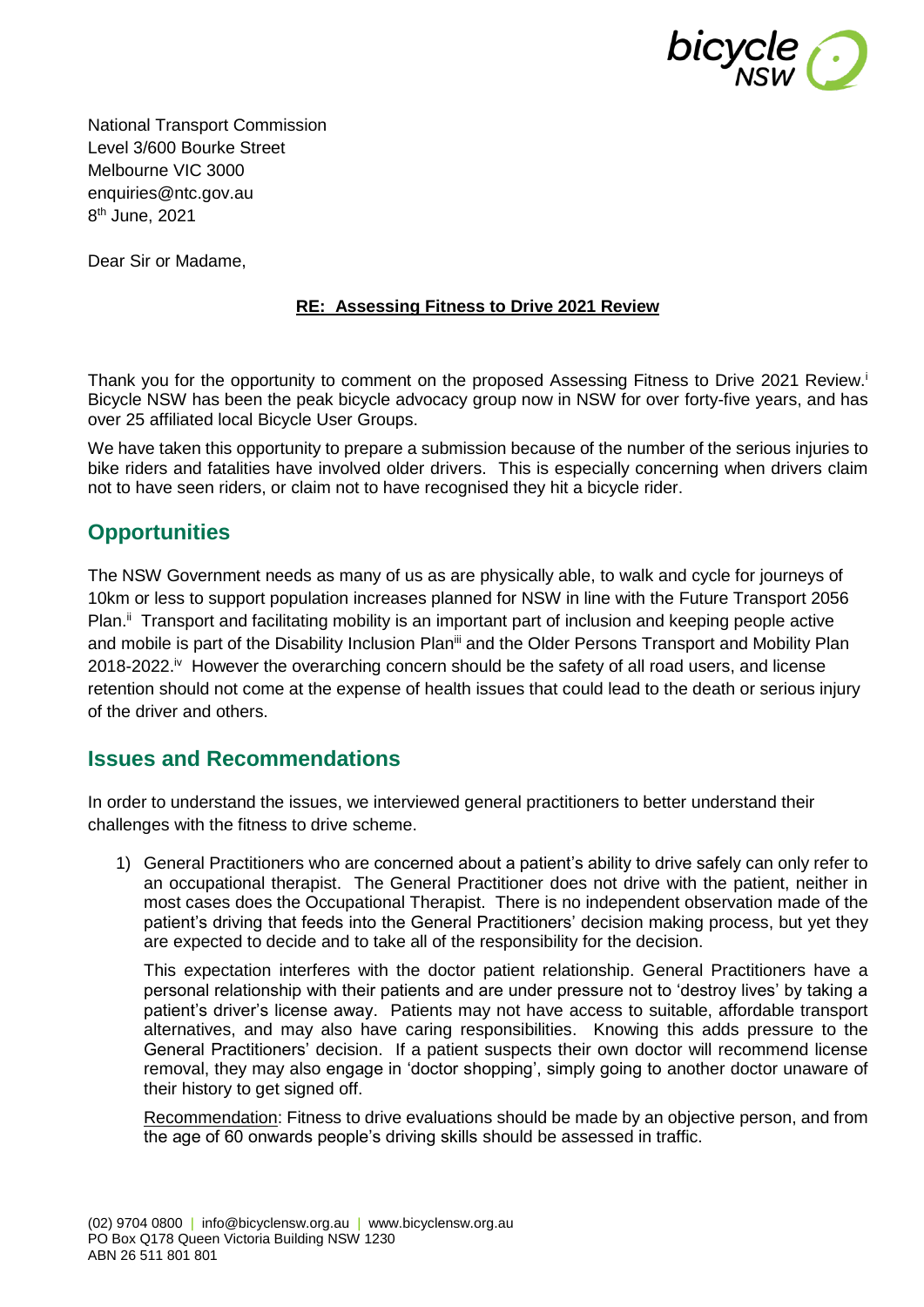2) Having diabetes can impact people's driving abilities, and can lead to dizziness, poor judgement, a complete loss of consciousness, or other symptoms that compromise safe driving. Australia has rapidly rising rates of Type 2 Diabetes, *v* but a large proportion of people with Type 2 Diabetes or pre-diabetes are currently undiagnosed. $\forall$  and only half of diagnosed diabetics have well controlled blood sugar.<sup>vii</sup> This poses a serious risk to road safety when drivers experience hyperglycaemia which can cause vomiting, rapid heartbeat, vision problems. It is also a serious risk if drivers experience hypoglycaemia which can cause mental confusion, seizures, coma and brain damage.<sup>viii</sup>

Recommendation: There needs to be a better education for diabetics about safe driving, and the Centre for Road Safety needs to fund a 'Don't drive under 5' campaign to raise awareness of the need to test blood sugar and avoid driving if the resulting blood sugar level is less than 5mmol/L rule. Diabetics should also be required to carry a hypo kit in their car. Excellent resources can be found at the National Diabetes Services Scheme.<sup>ix</sup>

3) Taking a range of prescription medications can impair safe driving. Post-surgical recovery plans for non-cardiac or lower-limb conditions often do not consider the impact on safe driving of surgery or medications. Some medications such as anti-depressants require an adjustment period, during which driving ability may be compromised.

Recommendation: There is a need for a better system for interim suspension of driving licenses by a General Practitioner or Specialist Physician to enable people to recover from surgery or adjust to medication. The doctor also needs to be able to require independent follow-up testing to ensure driving skills are sufficient for the license to be restored.

4) General Practitioners are also ill-equipped to evaluate a patient's eyesight. It is estimated 2.7 million Australians will have cataracts by 2021 and the number of Australians with cataracts will grow reflecting on continued population ageing.<sup>x</sup> Cataracts cause vision loss and vision distortion that could impact safe driving, but in the earlier stages people may not be aware of this.

Recommendation: Fitness to drive evaluations must include eyesight testing by an ophthalmologist.

5) Many older patients have not had a full medical that could help identify health issues which impact on safe driving, and there is currently no requirement for them to have one. This should include an ECG to ensure cardiac sufficiency, and a review of medications to evaluate whether alone or in combination the side effects pose a risk to safe driving.

Recommendation: Require a full medical over the age of 60 to retain your driving license.

6) Older people living in rural and regional areas often have no available public or community transport, and they are unable to get to shops, services or medical appointments if they cannot drive. However, they then need to drive on high speed roads with heavy trucks, wildlife, potholes, no street lighting and to share the roads with vehicles that use dazzling floodlights or drivers with little patience. General Practitioners in rural and regional Australia are forced into deciding who dies.

Recommendation: The NSW Government needs to improve community transport and public transport provision to provide more alternatives to driving for older people.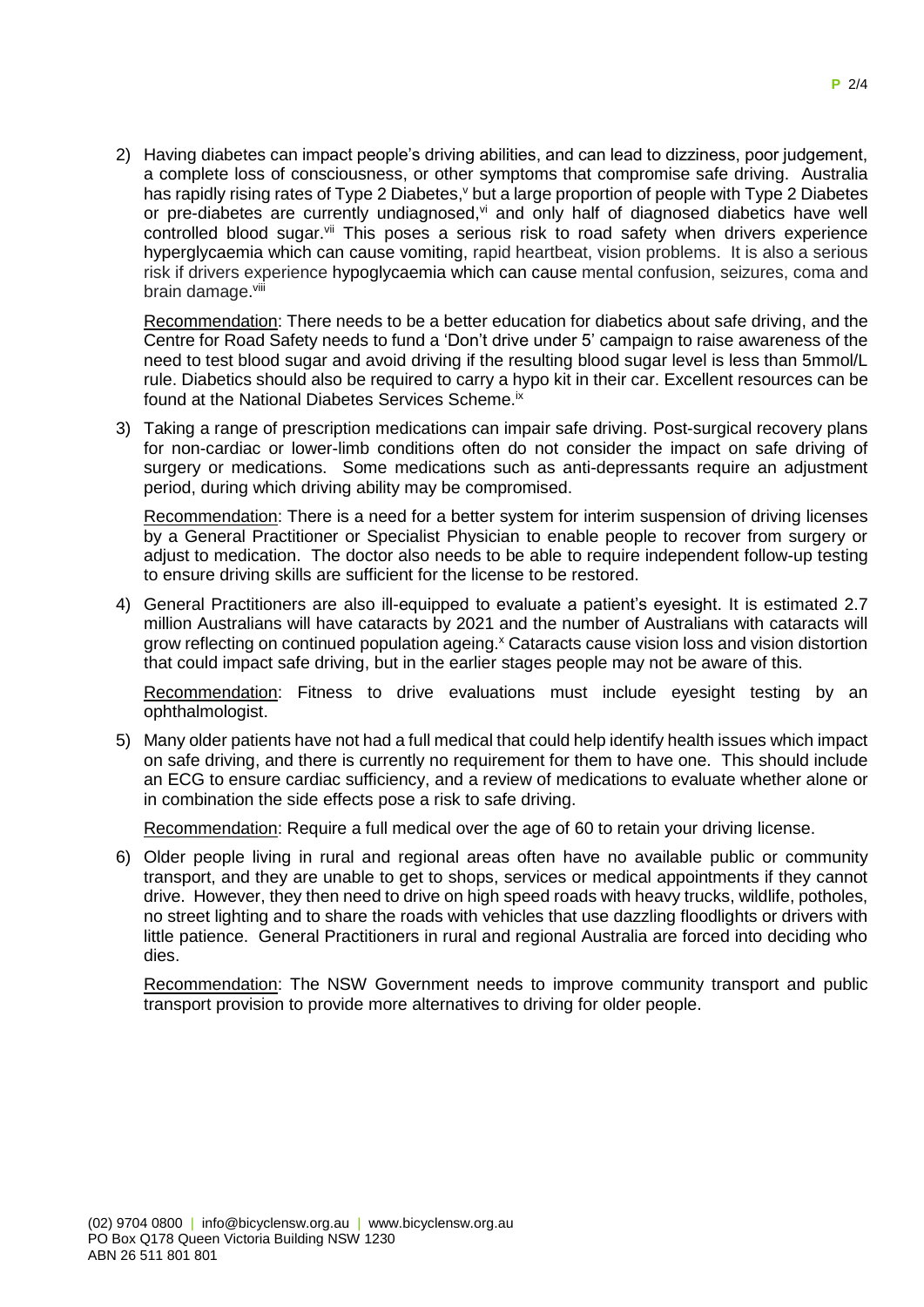7) There needs to be better community education explaining that people need to plan to give up their license, and to organise their lives accordingly. There needs to be better provision of transport and active transport alternatives suitable for older people. In many communities General Practitioners would not feel that cycling is safe enough to recommend to older patients, and there is a low level of awareness amongst General Practitioners that they can provide a letter enabling an older rider to use the footpath when they cycle. Many of the health conditions that would make it unsafe for someone to drive would also make it unsafe for them to cycle safely.

Recommendation: Provide more education to remind people to plan to give up their license and to help General Practitioners understand the alternatives to all patients having private cars

Historically the emphasis has been on driver's license retention, rather than on prioritising road safety. This has had life-altering and fatal consequences for bike riders, vulnerable road users and for drivers. Bicycle NSW recommends greater emphasis on a robust process that evaluates fitness to drive independently, reducing the pressures on physicians, and on providing better road safety education and the necessary safe alternatives to enable more people to travel when driving a vehicle is unsafe.

Yours faithfully, Bastien Wallace – BA LLB

General Manager of Public Affairs Bicycle NSW